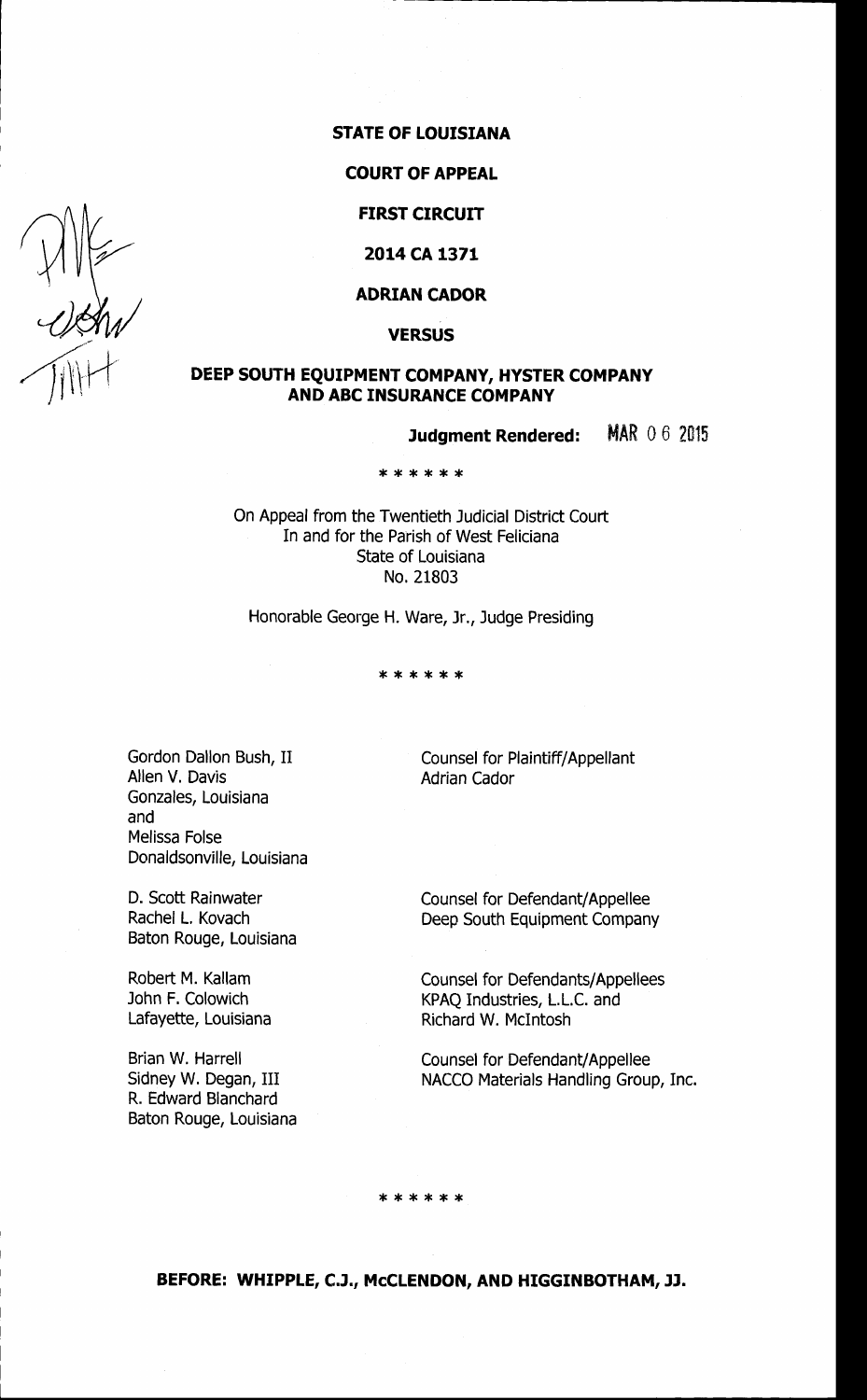#### **MCCLENDON, J.**

In this tort action, an employee appeals the trial court's judgment granting its employer's exception raising the objection of no cause of action. After reviewing the petition and applicable law, we reverse and remand this matter for further proceedings.

#### **FACTS AND PROCEDURAL HISTORY**

On July 24, 2012, plaintiff, Adrian Cador, who was in the course and scope of his employment with KPAQ Industries, LLC, was allegedly injured when a clamp truck/forklift (hereinafter "forklift'') operated. by another employee, Richard McIntosh, backed up and rolled over plaintiff's foot. Plaintiff alleges that KPAQ rented the forklift from Deep South Equipment Company.

In February 2013, plaintiff filed suit against Deep South and the forklift's alleged manufacturer, Hyster Company,<sup>1</sup> alleging that plaintiff's injuries were "solely, primarily and/or proximately caused by the negligent acts and/or omissions of the Defendants, Deep South Equipment Company and Hyster Company." Specifically, plaintiff alleged that the forklift was improperly maintained and/or malfunctioned because, unbeknownst to him or his coemployee operating the truck, "the back up alarm on the forklift was not working."

In July 2013, plaintiff filed a "First Supplemental and Amending Petition for Damages," naming his employer, KPAQ, and his co-employee, McIntosh, as defendants. Plaintiff alleges that KPAQ and Mcintosh (hereinafter collectively referred to as "the employer'') violated OSHA regulations. Plaintiff additionally alleges that his employer knowingly and intentionally subjected him to a dangerous process, instrumentality, or condition within business operations, with the knowledge that the harm to plaintiff was a substantial certainty or possibility. Specifically, in his first supplemental and amended petition, plaintiff's allegations directed at the employer consist of the following:

<sup>1</sup>Plaintiff later amended his petition to name Nacco Materials Handling Group, Inc., the purported former parent company of Hyster, as a defendant.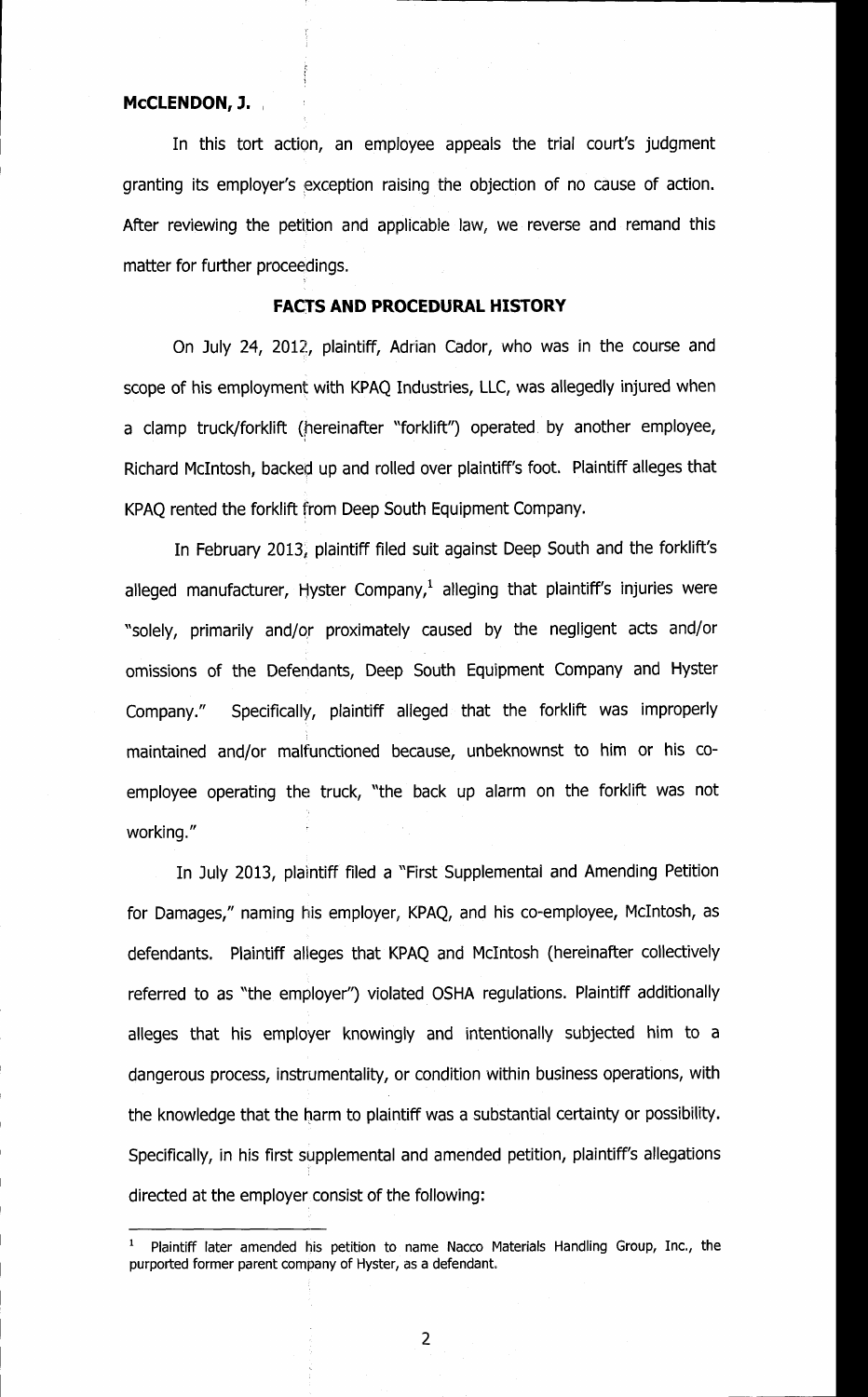- a. Failing to properly maintain the forklift;
- b. Negligent repair of forklift;
- c. Failing to check the functioning of the forklift prior to placing it into service;
- d. Wanton and reckless disregard of the existence of a dangerous process, procedure, instrumentality, or condition with business operations;
- e. Knowingly and intentionally subjecting Petitioner to a dangerous process, procedure, instrumentality, or condition within business operations, with the knowledge that the harm to the Petitioner is a substantial certainty or possibility;
- f. Wanton and reckless disregard of the Petitioner's safety;
- g. Wanton and reckless disregard of Occupational Safety and Health Admir1istration ['OSHA'') regulation 29 C.F.R. § 1926.601, et seq;
- h. Wanton and reckless disregard of OSHA regulation 29 C.F.R. § 1910.178, et seq;
- i. Wanton and reckless disregard of OSHA regulation 29 C.F.R. § 1918.65, et seq;
- j. Wanton and reckless disregard of other applicable OSHA regulations;
- k. Intentional tort;
- I. By other acts of negligence and fault which were the cause of the accident sued upon and which will be shown at the trial of this matter and which acts and/or omissions constituted negligence which was the proximate cause of this accident.

Thereafter, the employer filed a peremptory exception raising the objection of no cause of action, asserting that plaintiff's claims were barred by the Louisiana Workers' Compensation Act, LSA-R.S. 23:1020.1 et seq., which provides the exclusive remedy for an employee who is injured during the course and scope of his employment. In opposition, plaintiff alleged that his petition stated a cause of action for an intentional tort such that his claim against his employer was not barred by workers' compensation. See LSA-R.S. 23:1032 B.<sup>2</sup> Although the employer. acknowledged the exception for intentional acts, the employer contended that plaintiff's conclusory allegations against it did not rise to the level of an intentional act.

 $2$  Louisiana Revised Statutes  $23:1032B$  provides:

Nothing in this Chapter shall affect the liability of the employer, or any officer, director, stockholder, partner, or employee of such employer or principal to a fine or penalty under any other statute or the liability, civil or criminal, resulting from an **intentional** act. (Emphasis added.)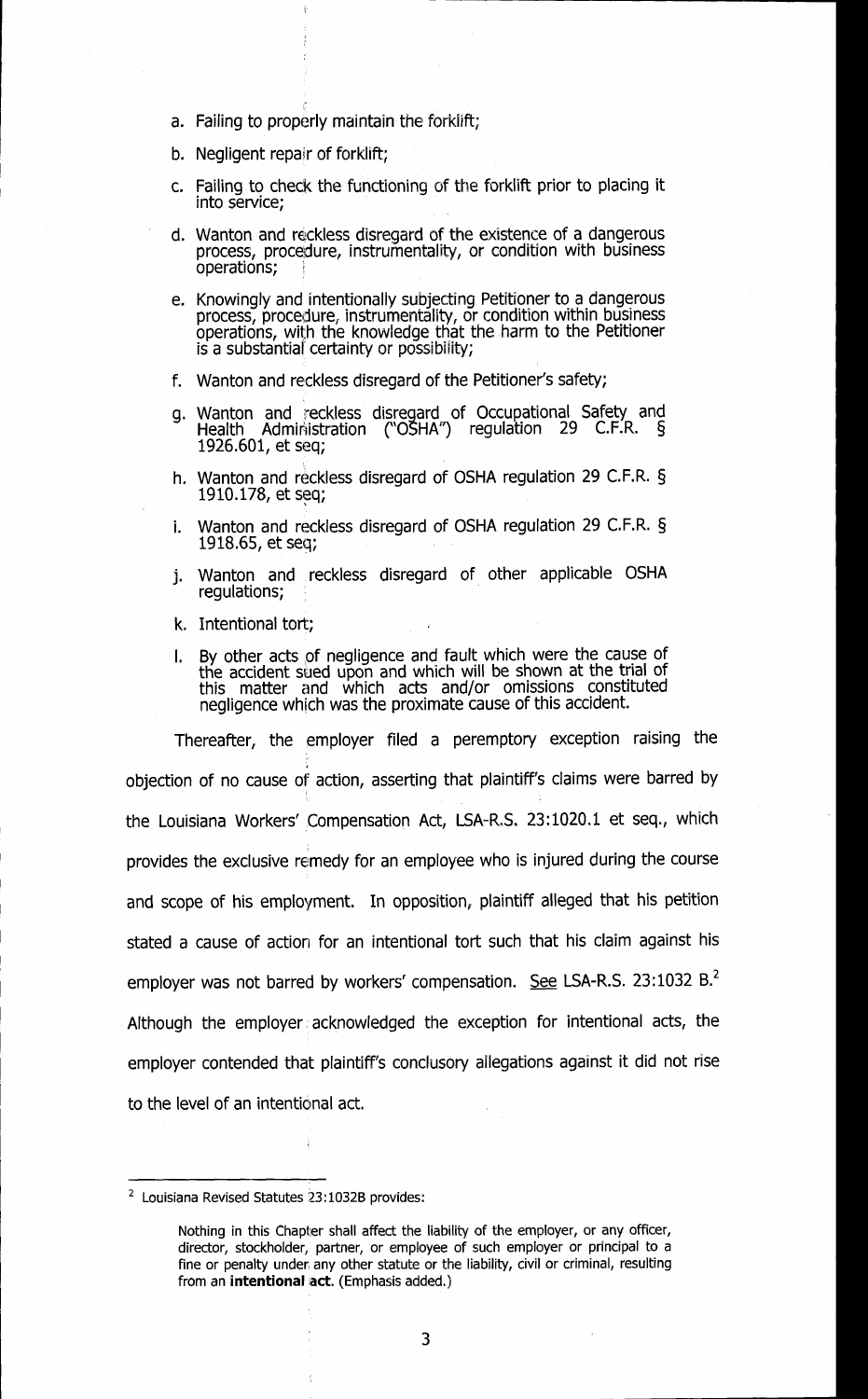Following a hearing, the trial court, concluding that the employer's alleged actions do "not necessarily rise to the level of an intentional tort," granted the employer's exception and dismissed the employer from the litigation. The plaintiff has appealed, contending that his petition states a cause of action for an intentional tort against his employer.

#### **DISCUSSION**

The objection that a petition fails to state a cause of action is properly raised by the peremptory exception. LSA-C.C.P. art. 927A(S). A trial court's judgment sustaining the peremptory exception raising the objection of no cause of action is subject to *de novo* review by an appellate court, employing the same principles applicable to the trial court's determination of the exception. Johansen v. Louisiana High School Athletic Ass'n, 04-0937 (La.App. 1 Cir. 6/29/05), 916 So.2d 1081, 1086. The purpose of the exception of no cause of action is to determine the sufficiency in law of the petition, in terms of whether the law extends a remedy to anyone under the petition's factual allegations. **Id.**  Generally, the exception is triable on the face of the pleadings, and for purposes ' of resolving the issues "raised by the exception, the well-pleaded facts in the petition are accepted as true in order to determine whether the law affords a remedy to anyone under the facts alleged in the petition. Id.

The Louisiana Supreme Court has held that in order to meet the intentional act exception of the Workers' Compensation Act, an employee must establish that the employer either (1) consciously desired the physical result of his act, whatever the likelihood of that result happening from his conduct; or (2) ' knows that that result is substantially certain to follow from his conduct, whatever his desire may be as to that result. **Bazley v. Tortorich,** 397 So.2d 475, 481 (La. 1981).

Following **Bazley,** the Louisiana Supreme Court addressed the intentional *i·*  act exception within the context of an employer's exception of no cause of action in **Mayer v. Valentine Sugars, Inc.,** 444 So.2d 618 (La. 1984). In **Mayer,** the "employee merely alleged that the employer's officers knew to a substantial

4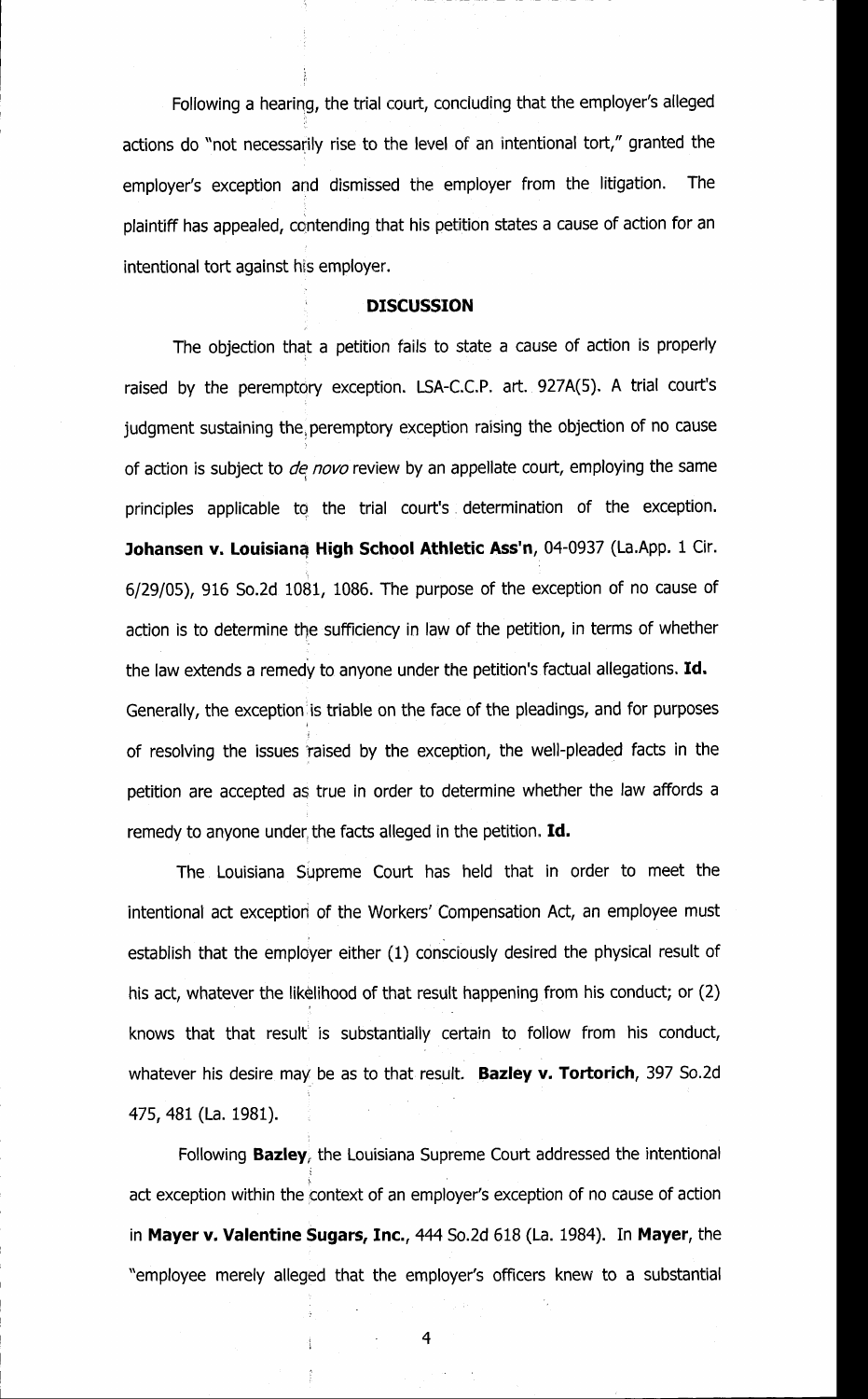certainty that their acts in violation of safety regulations would cause an explosion which injured the plaintiff."  $444$  So.2d at 619. The trial court had sustained the employer's exception of no cause of action, given the conclusory manner in which the employee alleged the element of intent. The Louisiana Supreme Court affirmed the appellate court's reversal, indicating that LSA-C.C.P. art. 856 was controlling and that the issue should be decided exclusively under that article. Id. at 620. The article provides, in pertinent part: "Malice, intent, knowledge, and other condition of mind of a person may be alleged generally." The court indicated that "plaintiff's allegation that he was injured by an intentional act set forth a well pleaded fact because intent may be alleged generally." Id. As such, the court concluded that accepting the well-pleaded facts in the petition as true, "plaintiff has sufficiently stated a cause of action for recovery due to a personal injury resulting from intentional acts by the defendant's employees.''; In so holding, the court stated that the defendant's attempt "to penetrate the plaintiff's general allegation of intent to demonstrate that plaintiff's injuries did not in fact result from an intentional act ... is the function of a motion for summary judgment ... and not that of an exception of no cause of action." Id.

Subsequently, in **Carey v. UMC (United Mechanical Contractors),**  553 So.2d 472 (La. 1989), the Louisiana Supreme Court reversed an appellate court's affirmation of the granting of an employer's exception raising the objection of no cause of action. In **Carey,** an employee who injured his left knee while operating a jackhammer in the course and scope of his employment, contended that his employer's act of "ordering [employee] to operate his jackhammer without an assistant or helper" was "[willful], wanton, and intentional" and that the employer "intended to injure [employee] or knew or should have known that an injury to [employee] was substantially certain to follow." **Carey v. UMC (United Mechanical Contractors),** 550 So.2d 949, 950 (La.App. 5 Cir. 1989). In reversing the appellate court, the Louisiana Supreme Court stated:

5